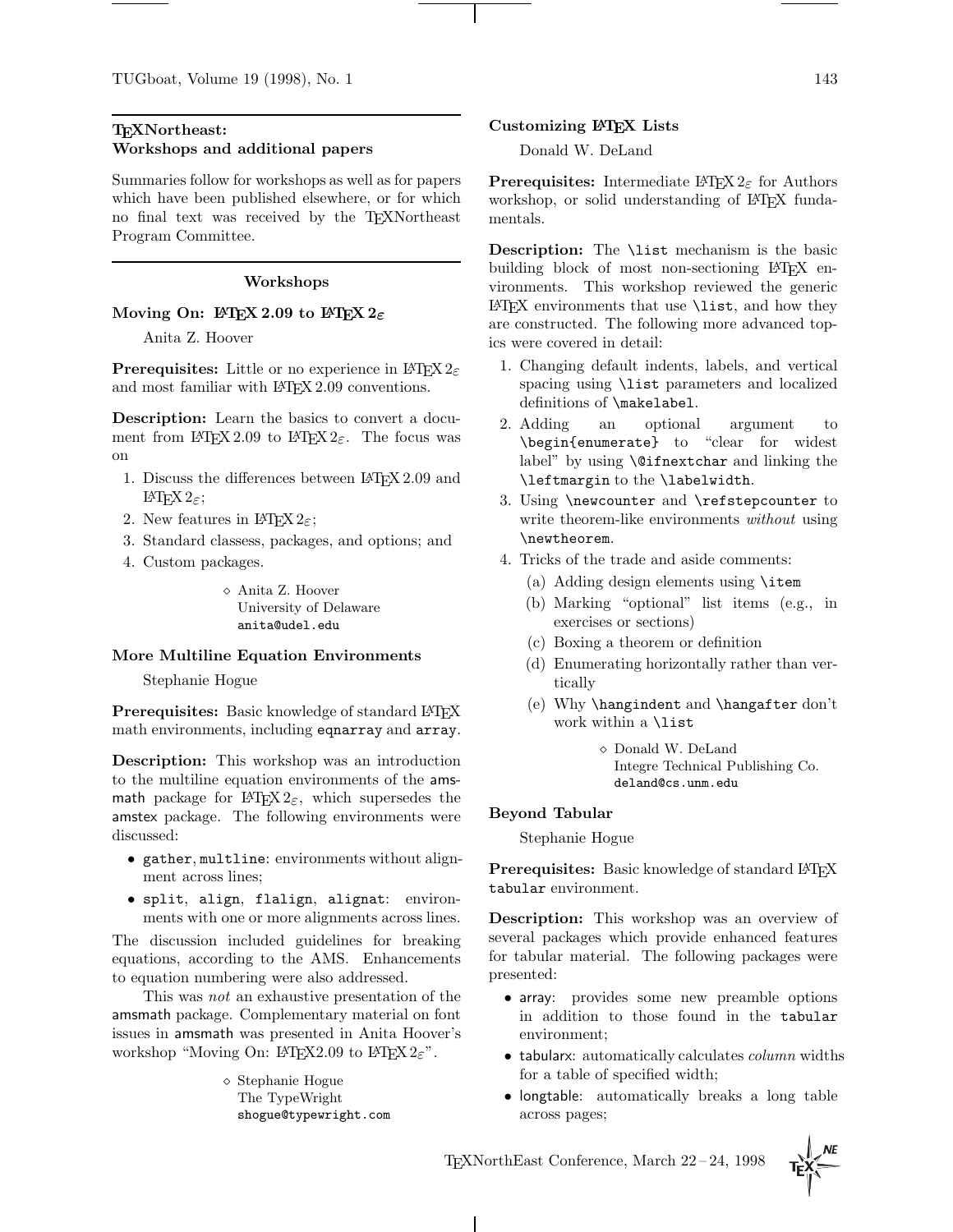• dcolumn: provides a new column type for specifying a decimal-aligned column.

> Stephanie Hogue The TypeWright shogue@typewright.com

### "WYSIWYG" LATEX: EXP and **Scientific Word/Workplace/Notebook**

Donald W. DeLand

Two WYSIWIG applications—Simon Smith's EXP and TCI's Scientific Word/Workplace/Notebook allow authors to create LAT<sub>EX</sub> documents without learning LAT<sub>EX</sub>. This talk reviewed and demonstrated the major features of both programs, and explored some of their limitations with respect to document design, user interface, and LATEX compatibility.

EXP is a "scientific word processor" whose word-processing features are easy to learn, but EXP documents need to be set up in a particular way to guarantee a smooth transition to LATEX. Although EXP is easy to use, its automatic numbering mechanisms, lack of macro support, and inability to handle large tables or import non-EXP documents make it cumbersome to work with.

One major strength of TCI's Scientific Workplace is its built-in support for Maple, a popular computer-algebra system. Scientific Workplace also includes a style editor that lets the user customize numerous design elements, then process the document via L<sup>AT</sup>FX for outputting. There is a great deal of confusion, however, as to what the relationship is between Scientific Workplace and LATEX. Workplace uses LATEX as its output (print) engine, but it does not generate a "clean" LATEX document.

> $\diamond$  Donald W. DeLand Integre Technical Publishing Co. deland@cs.unm.edu

# **Making Web Sites using LATEX2HTML**

Ross Moore

LATEX2HTML is an extremely flexible tool for creating Web pages. Indeed it is best used when requiring technical information to be presented as a 'Web' of linked HTML pages.

One immediately encounters questions like:

- How many HTML pages?
- How much information should go on each page?
- How to link pages for easy access to related pieces of information?
- Indexing, Table-of-Contents and other Navigation aids.

TEXNorthEast Conference, March 22–24, 1998

 $\mathbf{I}$ 

The aim of this workshop was to get some familiarity with the way LAT<sub>E</sub>X2HTML tackles these issues, using configuration variables and commandline switches.

The LATEX source provides the information presented, but there are many options available to affect the appearance and arrangement of the resulting Web pages.

> Ross Moore ross@mpce.mq.edu.au

### **Presentations not included in this issue**

#### **Virtual Fonts**

Alan Hoenig

TEX makes special demands on the fonts that it works with. Although this presents no problem for fonts (like Computer Modern) that were created explicitly for use by  $T_F X$ , what do we  $T_F X$  users do if we want to use any of the hundreds of beautiful fonts provided by mainstream digital foundries? The concept of virtual fonts provides this mechanism— for this and much more, as this talk will demonstrate. Discussion will center about available virtual font tools and some simple virtual font projects.

Editor's note: This article appeared in *TUGboat* **18** (2) pp. 113–121.

> Alan Hoenig ajhjj@cunyvm.cuny.edu

### **Breaking Equations**

Michael Downes

Some flaws in the way TEX and LATEX handle displayed equations are of such long standing that they are scarcely noticed any more except by beginning users— for example, the fact that \left ... \right constructs cannot span multiple lines, if an equation must be broken into more than one line. Other flaws that have to do with relatively subtle typographical issues go unnoticed by most users— for example, the fact that in multi-line equations \abovedisplayshortskip isn't applied when applicable, and intra-line shrink isn't used when available.

This is a report on a new LAT<sub>EX</sub> package called "breqn" that substantially eliminates many such problems. One of its main goals is to support automatic linebreaking of displayed equations, to the extent possible within the current limitations of T<sub>F</sub>X and L<sup>AT</sup>F<sub>X</sub>.